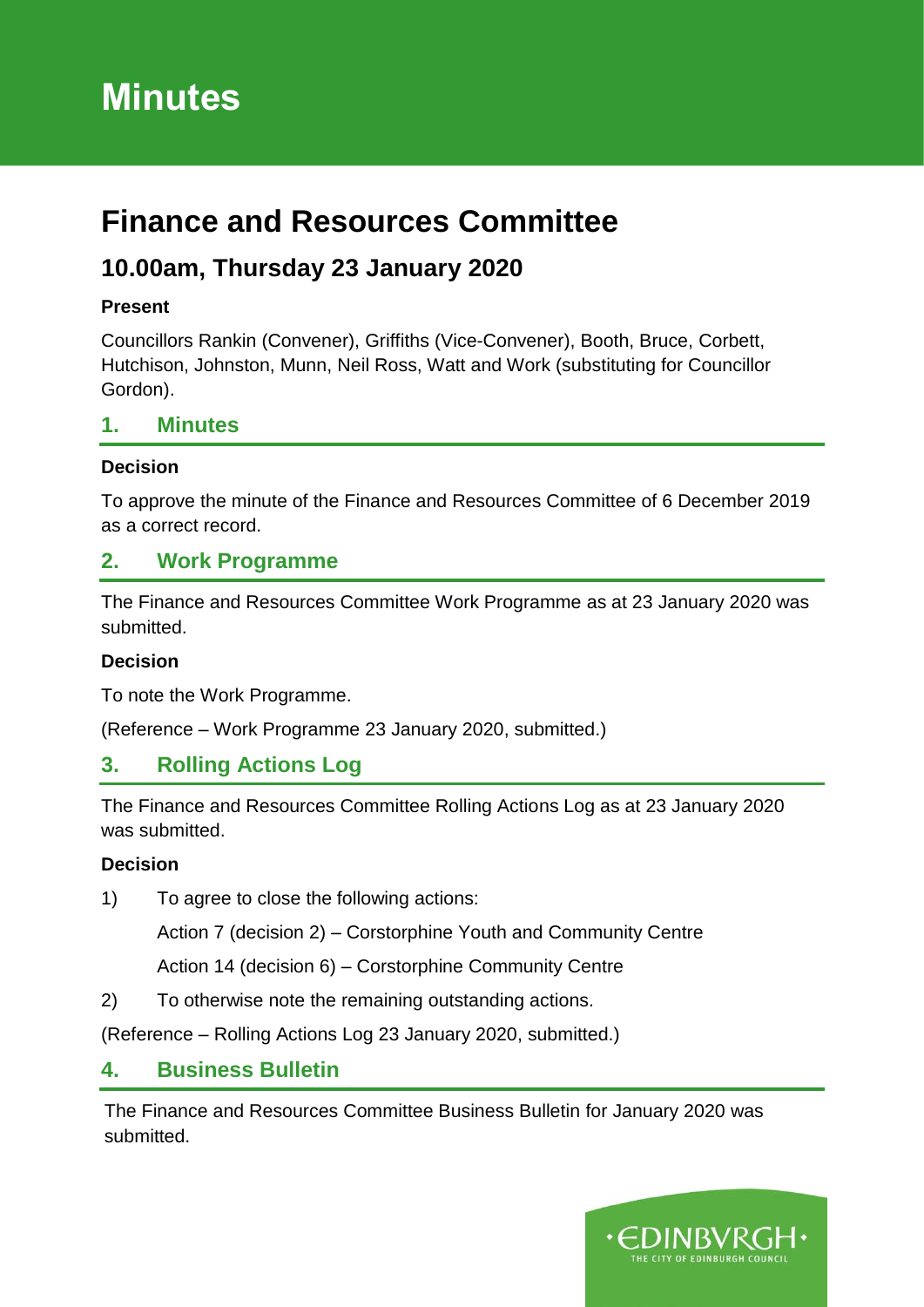## **Decision**

To note the Business Bulletin.

(Reference – Business Bulletin 23 January 2020, submitted.)

# **5. Revenue Monitoring 2019/20 – Month Eight Position**

Committee considered a report that detailed the projected Council-wide revenue budget position for the year at month eight, based on analysis of period eight data, building on the earlier in-year forecasts reported to the Committee.

An overall balanced position was projected however the need for Directorate expenditure to be contained within approved levels remained critical to the sustainability and integrity of the budget framework.

#### **Decision**

- 1) To note that a balanced overall position continued to be projected for the year.
- 2) To note, nonetheless, that Executive Directors and the Chief Officer of the Edinburgh Integration Joint Board would continue to monitor robustly and control proactively expenditure pressures for the remainder of the year.
- 3) To note the balanced projected position on the Housing Revenue Account after making planned contributions towards housing investment.
- 4) To refer the report to the Governance, Risk and Best Value Committee as part of its work programme.
- 5) To agree that Committee Services would circulate the presentation given to the Elected Members ICT and Digital Sounding Board to Committee members.

(Reference – report by the Executive Director of Resources, submitted.)

# **6. Capital Monitoring 2019/20 – Month Eight Position**

Details were provided of the capital expenditure and income forecasts for the General Fund and Housing Revenue Account for 2019/20 with explanations for significant variances.

#### **Decision**

- 1) To note the projected capital outturn position for the General Fund and Housing Revenue Account at month eight.
- 2) To note the Council's prudential indicators at month eight.
- 3) To refer the report to the Governance, Risk and Best Value Committee for consideration as part of its work programme.
- 4) To clarify the percentage of homes expected to meet Energy Efficiency Standard for Social Housing by the end of the year.
- 5) To agree that officers would investigate whether a different accounting approach could be used other than the current approach of showing slippage on house building projects as a reduction in capital.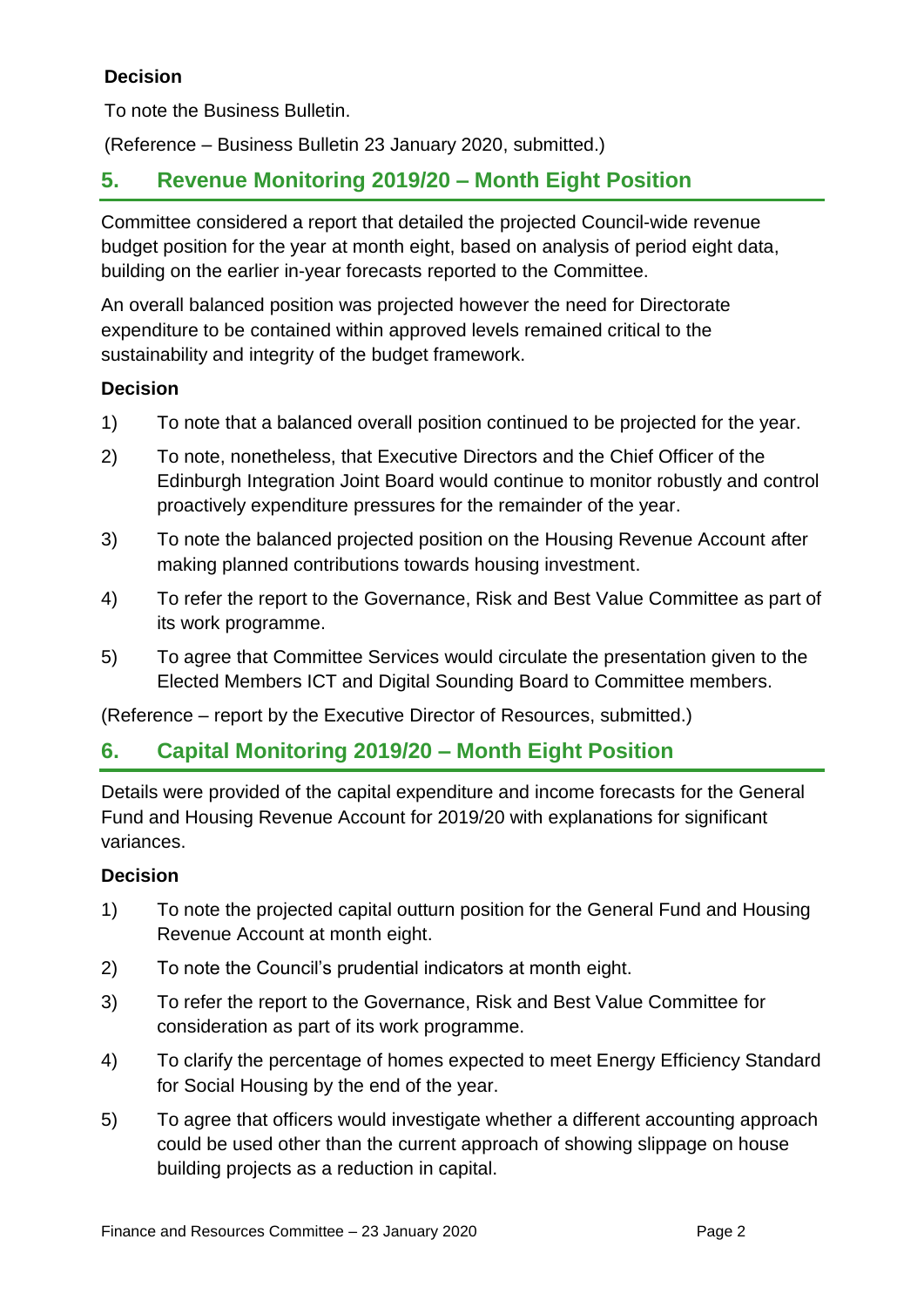(Reference – report by the Executive Director of Resources, submitted.)

# **7. Accounts Commission: Local Government in Scotland – Financial Overview 2018/19**

The Accounts Commission had published its annual 'Local Government in Scotland Financial Overview 2018/19' report in December 2019. Information was provided on the key issues and themes identified in the report and how these related to the local context within Edinburgh.

The full report was attached to the report at Appendix 1.

### **Decision**

- 1) To note the report.
- 2) To refer the report to the Governance, Risk and Best Value Committee for scrutiny.
- 3) To agree that officers would liaise with Audit Scotland regarding the information contained in Exhibit 4 of the Audit Scotland report to request that sources of income for local authorities was presented in different format that indicated the extent to which the City of Edinburgh Council was underfunded in relation to other local authorities.

(Reference – report by the Chief Executive and Executive Director of Resources, submitted.)

# **8. Resources Directorate – Revenue Budget Monitoring 2019/20 – Month Eight position**

Details were provided of the projected eight-month revenue budget monitoring position for the Resources Directorate, based on actual expenditure and income to the end of November 2019 and expenditure and income projections for the remainder of the financial year.

The Resources Directorate was projecting a budget pressure of £0.631m for the 2019/20 financial year and would continue to progress identification and implementation of savings to offset the pressure and achieve an outturn expenditure within approved levels.

## **Decision**

- 1) To note that the Resources Directorate was currently forecasting a budget pressure of £0.631m for the end of the 2019/20 financial year.
- 2) To note that the Executive Director and Heads of Service were continuing to progress the identification of additional savings measures to offset this budget pressure to achieve outturn expenditure in line with the approved revenue budget for 2019/20.
- 3) To note the ongoing risks to the achievement of a balanced revenue budget projection for the Directorate.

(Reference – report by the Executive Director of Resources, submitted.)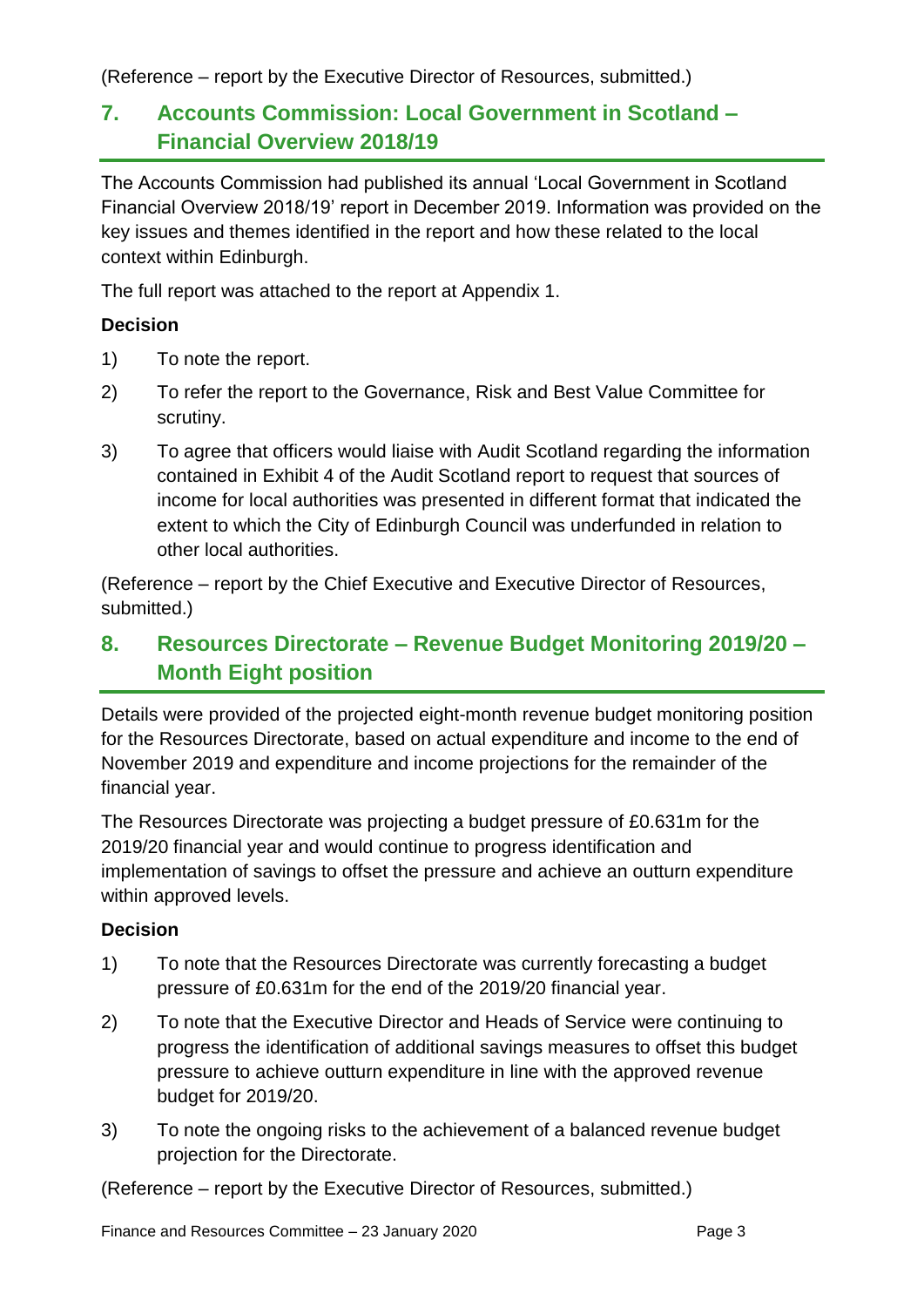# **9. Chief Executive – Revenue Budget Monitoring 2019/20 – Month Eight Position**

Committee considered a report that provided details of the projected eight-month revenue budget monitoring position for the Chief Executive's Service, based on actual expenditure and income to the end of November 2019 and expenditure and income projections for the remainder of the financial year.

The Chief Executive' Service was projecting expenditure and income within the approved budget for 2019/20 and would continue to progress delivery of approved savings to achieve outturn expenditure in line with the 2019/20 revenue budget.

#### **Decision**

To note that the forecast outturn was in line with the approved revenue budget for the Chief Executive's Service for the 2019/20 financial year as at month 8.

(Reference – report by the Chief Executive, submitted.)

# **10. Annual Report – Debt Write-off**

An annual report provided a summary of income streams deemed uncollectable and written off during 2018/19, in line with the Council's Corporate Debt Policy. The policy required an annual summary of in-year write-offs to be reported to the Finance and Resources Committee.

#### **Decision**

- 1) To note the sums due to the Council that were written off during 2018/19 and the low value (0.60%) this represented compared to the overall level of income collected.
- 2) To note write off values for 2018/19 (0.60%) were lower than the 2017/18 (0.73%) levels.
- 3) To note that while a debt was written off for accounting purposes, cases would be reviewed, and payment appropriately pursued, if there was a material change in the debtor's circumstances.
- 4) To agree to liaise with policy officers about their engagement with Scottish Government regarding amending policy to allow the Council to more effectively recover parking charge debt.

(Reference – report by the Executive Director of Resources, submitted.)

# **11. Mixed Tenure Improvement Service Pilot**

Details were provided of proposals to pilot a Mixed Tenure Improvement Service (MTIS) to support essential repair and maintenance work in mixed tenure blocks as part of the Housing Revenue Account (HRA) Capital Programme.

The pilot would include increased support being made available for home-owners in HRA-led projects to meet the cost of the work. The financial implications on the HRA and General Fund were set out in the report.